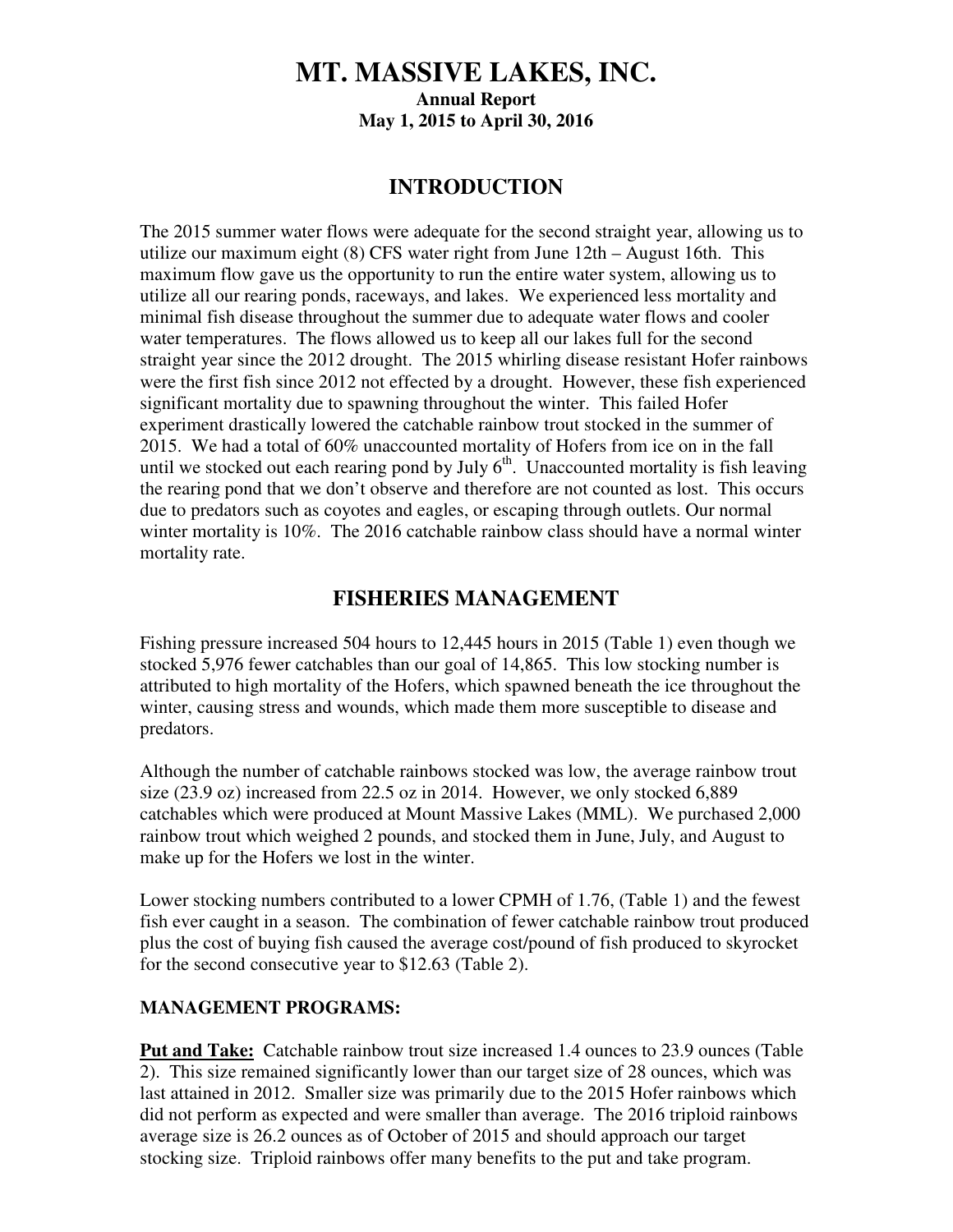Triploids have better growth to larger sizes as all energy is transferred to growth rather than reproduction after these fish mature.

We also produced a year class of cutbows the same age as the triploids, however they are smaller weighing 17.6 ounces. The cutbows will be stocked last so we can utilize warm water during the summer months to get them to a normal stocking size. We should be able to produce a 28 ounce catchable in the summer of 2016. With the addition of the cutbows to our inventory we will be able to restart the super catchable program in 2017.

**Unique:** Unique populations include brook trout in Lakes #2, #3, #4, #13, #20 and #21 and cutthroats in Lakes #3, #4, #5, #12, #15, #20. All of these lakes contain healthy populations of brook trout  $(>12)$ " or cutthroat trout  $(>12)$ ".

In the summer of 2014, we stocked 750 cutbows at 3" into Lake #3. These fish were 13.1"-14.2" in the 2015 summer gillnet samples. They will provide unique catchable opportunities this summer.

Summer and winter lake data showed that Johnson (#13), Spring (#15), and Kara (#21) have many brook trout greater than 12" in length. Johnson (#13) had a maximum size of 15.1". Spring (#15) data showed that 71% of brook trout sampled were over 13" with a weight greater than 18 ounces. The maximum brook trout size was 14.8" and 21 ounces. Kara (#21) data showed that 73% of brook trout sampled were greater than 12" in length with weights exceeding 12 ounces, including the biggest fish that was 14.4" weighing 16 ounces.

Deep (#14) and High (#20) had high numbers of brook trout less than 12", both in the summer and winter lake samples. Deep (#14) numbers decreased 29% in 2015 from 54% in 2014 of brook trout <12" in our samples. In High (#20) 100% of the sampled brook trout were <12" in 2015. Therefore, we used removal techniques including electrofishing, gillnetting, and traps to cull spawning brook trout in Deep  $(\#14)$ , Deep  $(\#14)$  ditch, Spring (#15) ditch, High (#20), and High (#20) ditch in an effort to reduce the brook trout population and keep it becoming further stunted. Fewer fish will allow better growth and larger brook trout. We removed 114 spawning brook trout from Deep (#14), Deep (#14) ditch, and Spring (#15) ditch. We also removed 355 spawning brook trout from High (#20) and High (#20) ditch. All spawning brook trout removed were less than 12" in length.

We will follow up this summer with our gillnet samples to evaluate if our removal efforts were successful and if we need to continue to remove spawning brook trout again next fall. Data shows that we were successful in Deep (#14) by reducing the number of brook trout <12" by half. High (#20) ditch requires a more extensive removal of brook trout <12". Fishermen can help to keep brook trout populations healthy by harvesting brook trout  $<12$ ".

Arctic char continue to show potential in Cokely (#8), Spring (#15), and High (#20). To take advantage of this species potential in these environments, arctic char are stocked annually as 3" fingerlings. To provide maximum survivability and growth, we are stocking 50 adult arctic char >12" into Cokely (#8) and Spring (#15) this summer. We will transplant these adults from High (#20). We will monitor the survival and growth of these stocked adult arctic char to determine if this is a viable program.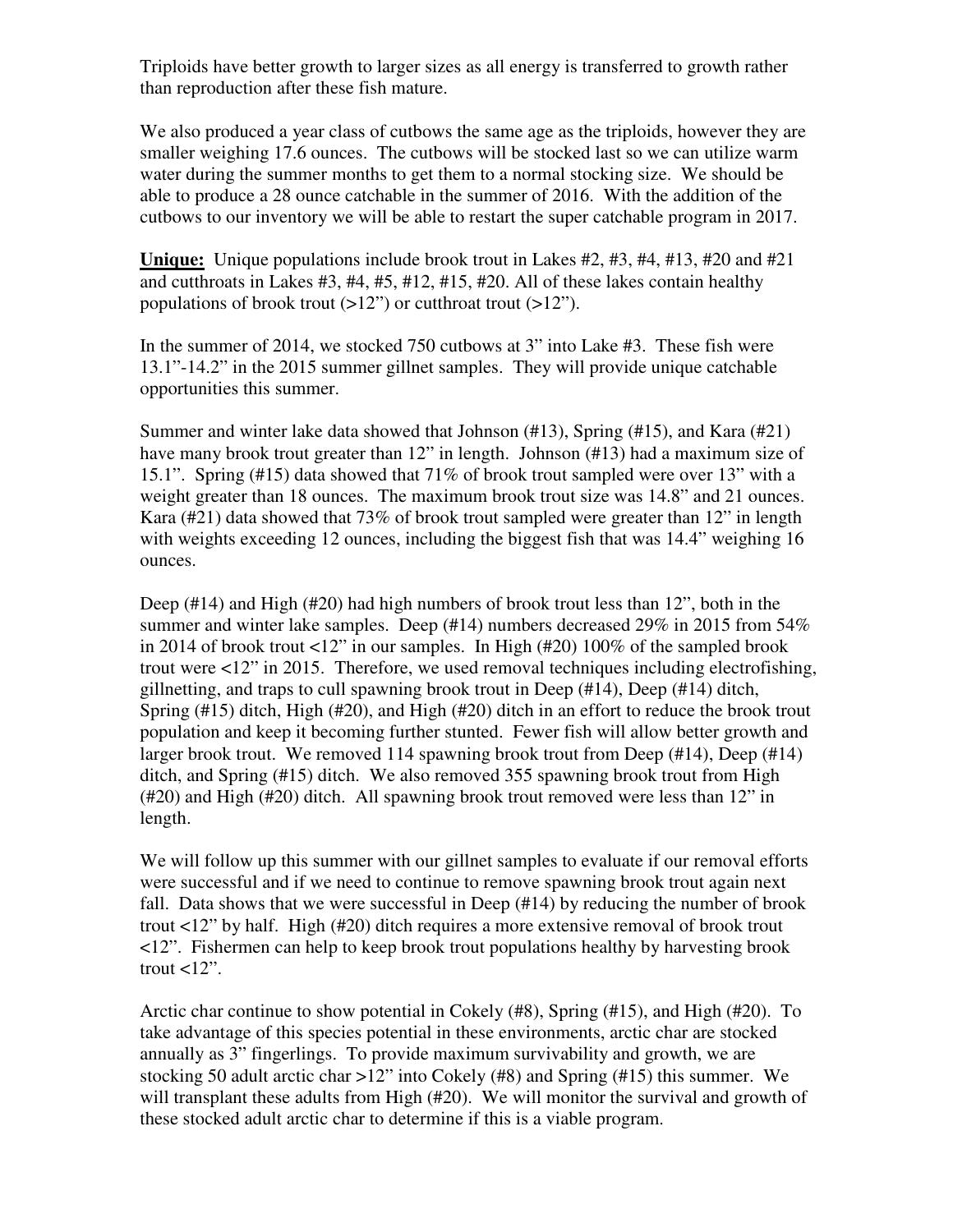Tiger trout, our most unique fish, continue to thrive in Lower Granite (#10), Upper Granite (#11), Spring (#15), Kara (#21), and Jess (#26). This species is used to control brook trout numbers and to create both unique and trophy fisheries. Tiger trout are growing well in these lakes and also keeping brook trout populations low. The biggest tiger trout sampled this year was 21.3" and weighed 55 ounces (3.4 pounds). In Lower Granite (#10) tiger trout averaged 16.7" and weighed 31 ounces.

| Year | Hours  | <b>CPMH</b>       | <b>KPMH</b> | RB     | Harvest | <b>Total Harvest by Species</b> |           |           |           |
|------|--------|-------------------|-------------|--------|---------|---------------------------------|-----------|-----------|-----------|
|      | Fished |                   |             | Plants |         | RB                              | <b>BK</b> | <b>BN</b> | <b>CT</b> |
| 2015 | 12,445 | 1.76              | 0.41        | 8,889  | 5,099   | 4,652                           | 343       | 101       | 27        |
| 2014 | 11,941 | 1.99              | 0.45        | 12,374 | 5,414   | 4,958                           | 308       | 124       | 23        |
| 2013 | 12,772 | 2.47              | 0.58        | 15,646 | 7,354   | 7,081                           | 232       | 31        | 12        |
| 2012 | 14,873 | 2.34              | 0.58        | 13,415 | 8,635   | 8,439                           | 135       | 43        | 16        |
| 2011 | 15,473 | 2.65              | 0.55        | 16,473 | 8,571   | 8,289                           | 216       | 48        | 21        |
| 2010 | 17,597 | 2.75              | 0.61        | 18,329 | 10,673  | 10,356                          | 189       | 110       | 21        |
| 2009 | 18,323 | 2.73              | 0.53        | 17,699 | 9,705   | 9,300                           | 289       | 97        | 30        |
| 2008 | 16,628 | 2.30              | 0.52        | 16,564 | 8,668   | 8,203                           | 248       | 163       | 64        |
| 2007 | 18,754 | 2.52              | 0.59        | 17,757 | 11,059  | 10,503                          | 352       | 114       | 90        |
| 2006 | 14,110 | $\overline{2.29}$ | 0.60        | 17,560 | 8,428   | 7,904                           | 389       | 101       | 36        |
| 2005 | 13,908 | 2.29              | 0.54        | 15,989 | 7,542   | 7,099                           | 295       | 127       | 28        |
| 2004 | 14,204 | 2.20              | 0.60        | 15,498 | 8,469   | 7,827                           | 456       | 64        | 131       |
| 2003 | 14,735 | 2.37              | 0.53        | 15,771 | 7,836   | 7,330                           | 425       | 60        | 23        |
| 2002 | 14,252 | 2.36              | 0.70        | 14,656 | 10,017  | 9,376                           | 424       | 147       | $70\,$    |
| 2001 | 15,576 | 2.44              | 0.70        | 15,883 | 10,872  | 9,896                           | 733       | 129       | 115       |
| 2000 | 13,122 | 2.81              | 0.68        | 16,105 | 8,915   | 8,164                           | 492       | 133       | 126       |
| 1999 | 15,078 | 2.60              | 0.68        | 16,450 | 10,289  | 9,683                           | 355       | 126       | 125       |
| 1998 | 16,212 | 2.40              | 0.66        | 17,322 | 10,637  | 10,028                          | 392       | 93        | 124       |
| 1997 | 17,637 | 2.47              | 0.76        | 18,030 | 13,322  | 12,333                          | 696       | 101       | 192       |
| 1996 | 17,761 | 2.41              | 0.79        | 17,967 | 14,059  | 13,314                          | 332       | 106       | 307       |
| 1995 | 16,084 | 2.64              | 0.79        | 16,447 | 12,641  | 11,926                          | 287       | 88        | 340       |
| 1994 | 17,010 | 2.59              | 0.83        | 18,883 | 14,159  | 13,366                          | 316       | 107       | 370       |
| 1993 | 13,912 | 2.77              | 0.91        | 19,964 | 12,610  | 11,941                          | 289       | 99        | 281       |
| 1992 | 14,993 | 2.64              | 0.96        | 18,326 | 14,408  | 13,414                          | 437       | 142       | 417       |
| 1991 | 16,044 | 2.53              | 1.08        | 22,845 | 17,286  | 16,047                          | 417       | 159       | 40        |
| 1990 | 15,167 | 1.97              | 1.00        | 18,440 | 15,183  | 13,770                          | 688       | 185       | 540       |
| 1989 | 16,614 | 1.60              | 0.97        | 16,200 | 16,135  | 14,409                          | 852       | 364       | 510       |
| 1988 | 13,675 | 1.88              | 1.07        | 16,750 | 14,408  | 13,049                          | 794       | 274       | 291       |
| 1987 | 16,347 | 1.73              | 1.12        | 17,486 | 18,355  | 16,617                          | 636       | 355       | 747       |
| 1986 | 13,494 | 2.07              | 1.32        | 17,257 | 17,828  | 15,705                          | 823       | 516       | 784       |
| 1985 | 15,351 | N/A               | 1.40        | 18,774 | 21,524  | 18,660                          | 1,353     | 407       | 1,104     |
| 1984 | 14,581 | N/A               | 1.28        | 14,724 | 18,731  | 15,874                          | 2,062     | 348       | 447       |
| 1983 | 13,209 | N/A               | 1.42        | 17,250 | 18,775  | 14,146                          | 3,877     | 580       | 172       |

**Table 1. Mount Massive Lakes creel census results 1983 through 2015.** 

**Trophy:** Fish 19"plus (16"+ for brook trout) are considered trophy in our management programs.The best opportunities to catch fish of this size are Muskrat (#7), Cokely (#8), Lower Granite (#10), Upper Granite (#11), Deep (#14), Spring (#15) and Jess (#26). A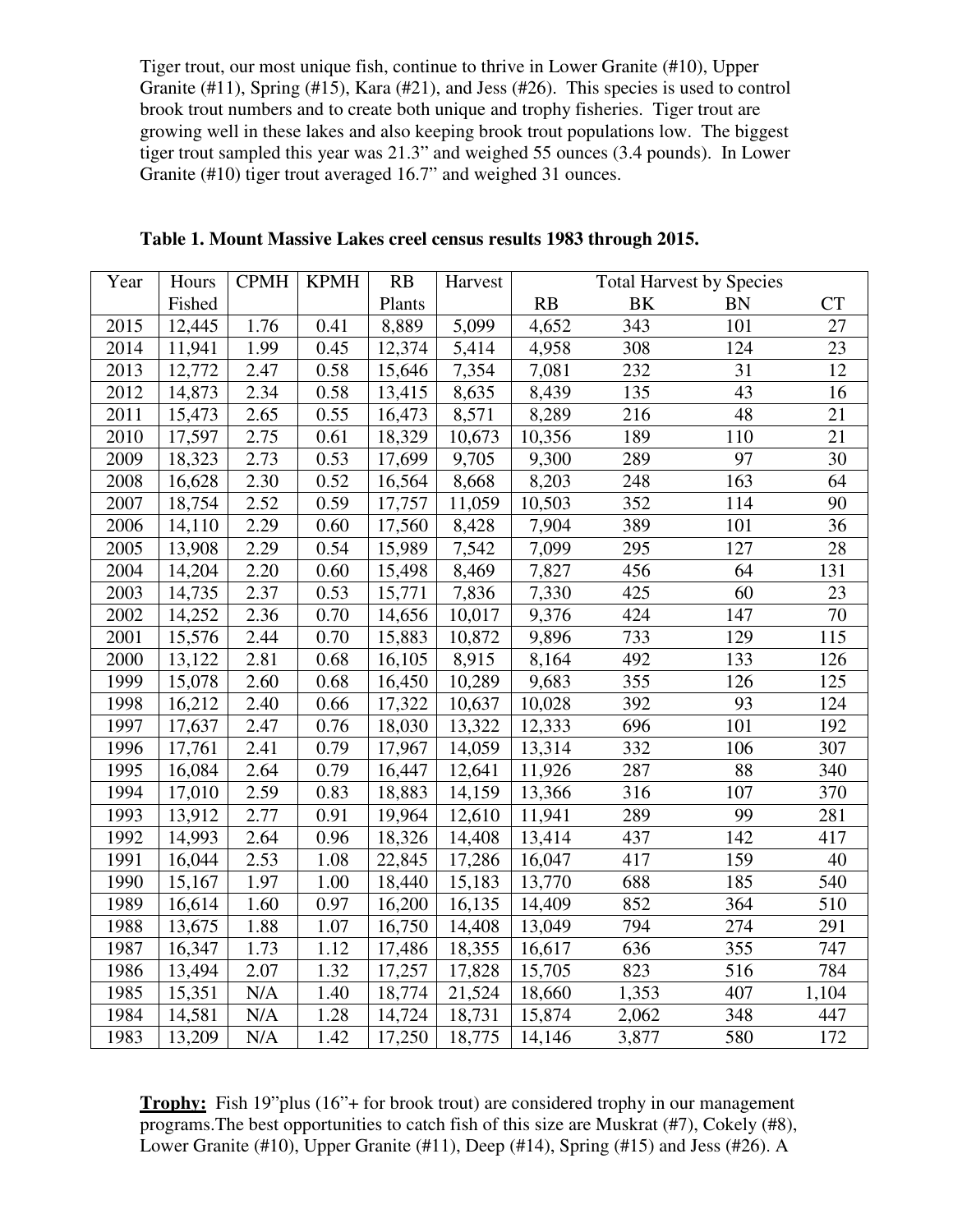variety of species grow this large in these lakes.These include brown trout in Lakes #7, #8, #10, #11; brook trout in Lakes #14 and #15; cutthroat trout in Lake #8; arctic char in Lakes #8 and #15; and tiger trout in Lakes #10 and #26.

Muskrat (#7) produced a 20" brown trout in our summer gillnet sample. Cokely (#8) produced three brown trout between the lengths of 22.1"-23.0" weighing 46-64 ounces. Lower Granite (#10) and Upper Granite (#11) produced large sizes of brown trout during our winter lake samples, ranging from 19.2" weighing 42 ounces to 20.1" weighing 47 ounces. The 19.2" brown trout from Upper Granite (#11) is the largest fish ever to have been sampled from that lake.

Tiger trout are providing many trophy opportunities. We sampled trophy tiger trout from Lower Granite (#10) ranging from 21.3"-21.5" weighing 47-55 ounces (2.9-3.4 pounds) during both our summer and winter lake samples. Jess (#26) also produced trophy size tiger trout ranging from 19.6"-19.8" weighing 50-53 ounces (3.1-3.3 pounds). The tiger trout sampled in Lower Granite (#10), Upper Granite (#11), Spring (#15), Kara (#21), and Jess (#26), averaged 19" in length and weighed 45 ounces (2.8 pounds).

| Year | <b>Fish Caught</b> | Total Lbs. | Operating | Cost/Lb.           | <b>CPMH</b> | Avg.Sizeozs./fish |
|------|--------------------|------------|-----------|--------------------|-------------|-------------------|
|      | (kept $&$          | Caught     | Expenses  | Caught             |             |                   |
|      | released)          |            |           |                    |             |                   |
| 2015 | 21,946             | 32,782     | \$413,930 | \$12.63            | 1.76        | 23.9              |
| 2014 | 23,762             | 33,452     | \$394,078 | \$11.78            | 1.99        | 22.5              |
| 2013 | 31,495             | 49,896     | \$380,507 | \$7.62             | 2.47        | 25.3              |
| 2012 | 34,803             | 71,836     | \$359,004 | \$5.00             | 2.34        | 33.3              |
| 2011 | 40,941             | 79,499     | \$372,569 | \$4.69             | 2.65        | 30.8              |
| 2010 | 48,323             | 91,363     | \$365,367 | \$4.00             | 2.75        | 30.3              |
| 2009 | 50,224             | 79,193     | \$337,923 | \$4.26             | 2.73        | 25.4              |
| 2008 | 38,184             | 58,392     | \$342,983 | \$5.87             | 2.30        | 24.2              |
| 2007 | 47,260             | 90,591     | \$321,645 | \$3.55             | 2.52        | 30.8              |
| 2006 | 32,415             | 69,575     | \$297,374 | \$4.27             | 2.29        | 34.4              |
| 2005 | 31,993             | 51,934     | \$289,802 | $\overline{$}5.58$ | 2.29        | 25.9              |
| 2004 | 31,249             | 43,114     | \$283,771 | \$6.58             | 2.20        | 22.2              |
| 2003 | 34,946             | 56,577     | \$282,168 | \$4.98             | 2.37        | 26.1              |
| 2002 | 33,666             | 67,898     | \$275,854 | \$4.06             | 2.36        | 32.3              |
| 2001 | 38,005             | 74,874     | \$267,991 | \$3.58             | 2.44        | 31.6              |
| 2000 | 36,808             | 69,285     | \$260,085 | \$3.75             | 2.81        | 30.1              |
| 1999 | 39,144             | 64,489     | \$231,830 | \$3.53             | 2.60        | 26.4              |
| 1998 | 38,909             | 63,929     | \$207,275 | \$3.24             | 2.40        | 26.7              |
| 1997 | 43,533             | 79,505     | \$193,168 | \$2.42             | 2.47        | 29.2              |
| 1996 | 42,798             | 83,354     | \$189,950 | \$2.28             | 2.41        | 31.2              |
| 1995 | 42,438             | 82,292     | \$178,381 | \$2.17             | 2.64        | 31.0              |
| 1994 | 44,056             | 74,192     | \$183,350 | \$2.47             | 2.59        | 26.2              |
| 1993 | 38,573             | 55,486     | \$166,919 | \$3.00             | 2.77        | 23.2              |
| 1992 | 39,612             | 60,781     | \$168,369 | \$2.77             | 2.64        | 24.6              |
| 1991 | 40,652             | 48,438     | \$168,661 | \$3.48             | 2.53        | 19.3              |
| 1990 | 29,895             | 47,084     | \$154,431 | \$3.28             | 1.97        | 25.2              |
| 1989 | 26,582             | 42,181     | \$150,150 | \$3.56             | 1.60        | 25.4              |
| 1988 | 25,661             | 39,700     | \$152,980 | \$3.85             | 1.88        | 24.6              |
| 1987 | 28,278             | 38,706     | \$128,884 | \$3.33             | 1.73        | 21.9              |
| 1986 | 27,932             | 32,296     | \$122,838 | \$3.80             | 2.07        | 18.5              |

| Table 2. Mount Massive Lakes economic summary 1986 through 2015. |  |  |  |  |
|------------------------------------------------------------------|--|--|--|--|
|------------------------------------------------------------------|--|--|--|--|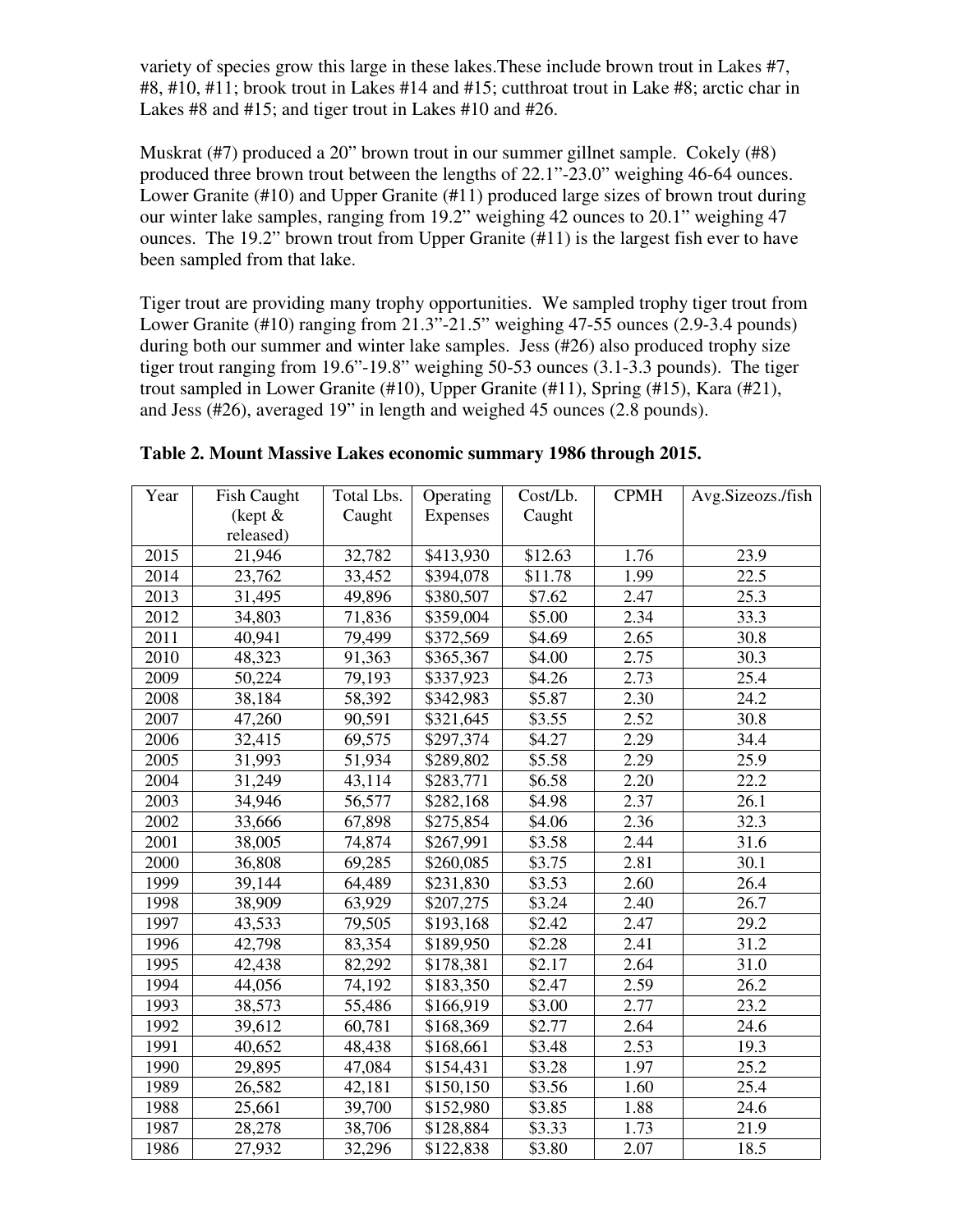### **FISH CULTURE**

Egg taking operations produced all eggs (except triploid rainbow trout) required for MML management programs (Table 3). This year we discontinued trading brook trout and brown trout eggs with Colorado Parks and Wildlife (CPW). Brown trout eggs from CPW were added to the existing MML brown trout population in 2013 and 2014. This was done to enhance brown trout genetics. Without this addition of new genetics into the MML brown trout population, they would have become inbred which causes slow growth, poor survival, and poor egg production in future generations.

After the 2012 drought, we stocked 3" fingerling cutthroat trout into Alley (#5) and Rainbow (#12) to provide additional lakes for egg taking operations and provide more cutthroat fishing opportunities. These fish have performed well. We expect to take eggs from these two additional lakes, along with Cokely (#8) and Spring (#15) this spring. We will be stocking two year classes of cutthroat trout into Muskrat (#7) this spring to provide more cutthroat trout fishing opportunities and also to create another broodstock.

The production goal of 30,000 pounds was not achieved for the fourth consecutive year (Graph 1). Fish production dramatically decreased 9,965 pounds to 8,624 pounds (Table 4). This decrease was due to mortality in the Hofer rainbow trout experiment and a gill lice epizootic. The diploid Hofers began to spawn beneath the ice last winter, causing very high mortality. Gill lice cause significant physical trauma to the gill filaments, causing deformities that affect respiration and efficient uptake of oxygen and release of carbon dioxide, ammonia, and other metabolites. Gill lice infestations have become problematic throughout Colorado. Beginning this spring, MML will be participating in an INAD (Investigational New Animal Drug) which will help control and prevent gill lice throughout our fishery. We will be working alongside with the US Fish and Wildlife Service and Colorado Parks and Wildlife to begin this program. For more information about gill lice and the INAD program, please visit the MML website and click on the Managers Corner section.

Beginning in 2016 rainbow catchable and super catchable year classes will consist of triploids. Triploids have better growth to larger sizes as all their energy is transferred to growth rather than reproduction. They also experience less winter mortality because they do not spawn.

The 2016 year classes of triploid rainbows and cutbows will approach 28 ounces in size. If they attain this weight, the total production of for 2016 will approach the 30,000 pound production goal. In addition, about 2,500 cutbows will be held an additional year to restart our super catchable program in 2017. These fish are smaller than the super catchables in the past because cutbows grow slower than triploids. The 2018 super catchables will be triploid rainbows and will attain a greater size than the cutbows.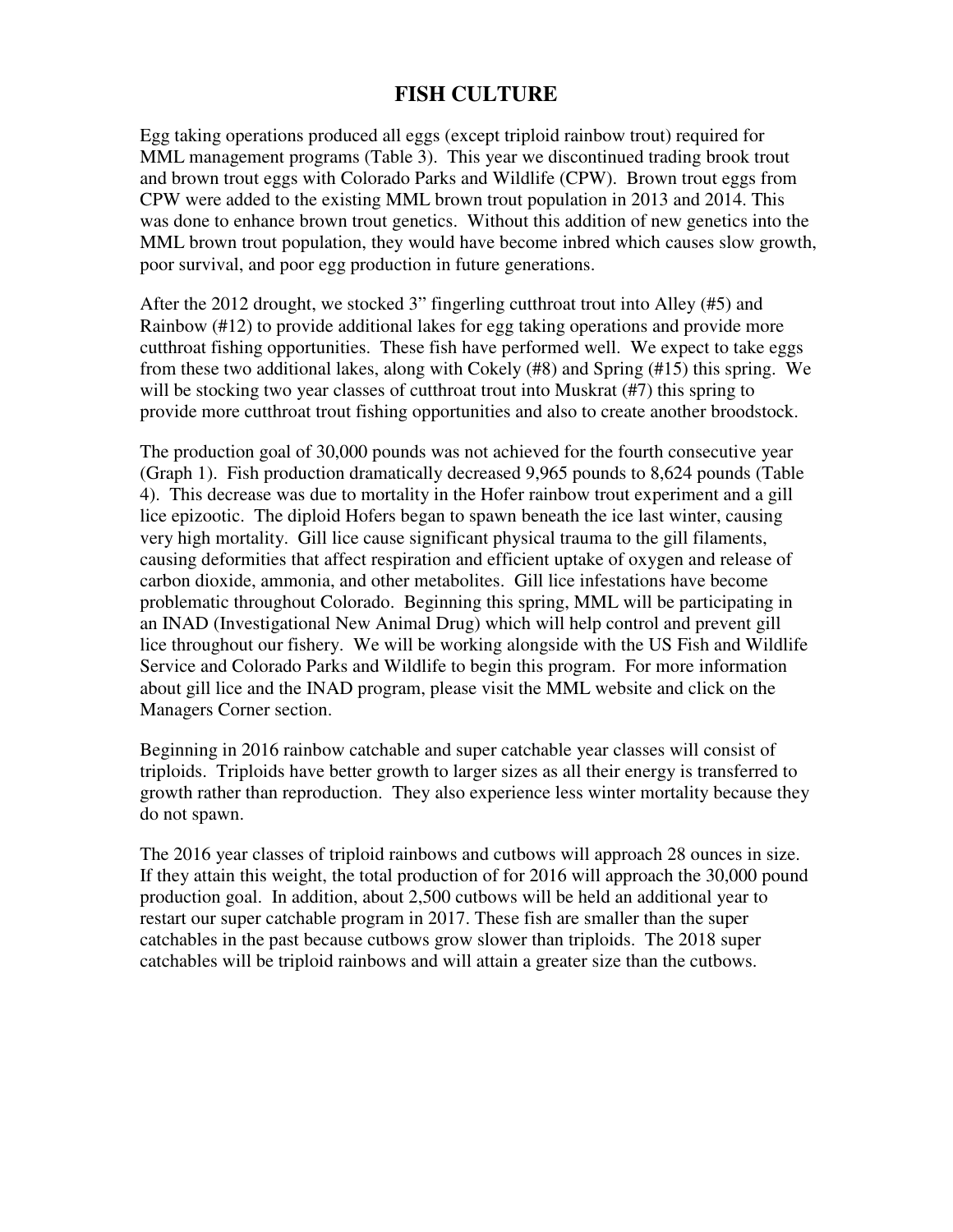#### **Table 3. Mount Massive Lakes egg production, 2015 ssive 2015.**

| <u>Species</u> | Source    | <u>Spawn</u> | Egg Take | <b>Egg Hatch</b> | $\%$ Hatch     |
|----------------|-----------|--------------|----------|------------------|----------------|
| <b>Brown</b>   | Feral     | September    | 6,101    | 5,469            | 90             |
| Cutthroat      | Feral     | June         | 6,156    | 4,348            | 69             |
| Rainbow        | Purchased | October      | 35,044   | 34,893           | 99             |
| Tiger          | Feral     | September    | 13,202   | 5,462            | $\overline{4}$ |

• Feral TG – 7,562 dumped because of poor egg take, fish began to absorb eggs.

#### **Whirling Disease Management Plan (WDMP):**

- Transplanted Tubifex worms exhibiting immunity to Whirling Disease (WD) from New Pond to Lake #10. Continue this project until all MML waters have been inoculated with immune worms.
- Required maintenance on all WD renovated rearing facilities.
- Disinfect both hatchery springs on a bi-annual basis.
- Remove rainbow trout from Muskrat Lake  $(\text{\#}7)$  and Lower Granite  $(\text{\#}10)$ .
- Continue to keep current on the following, WD management research which Continue to keep current on the following, WD management resea might enhance our ability to better manage WD spore production:
	- o Tubifex worms

#### **Graph 1. Mount Massive Lakes Lakes hatchery production, in pounds of fish, 1982 1982-2015.**

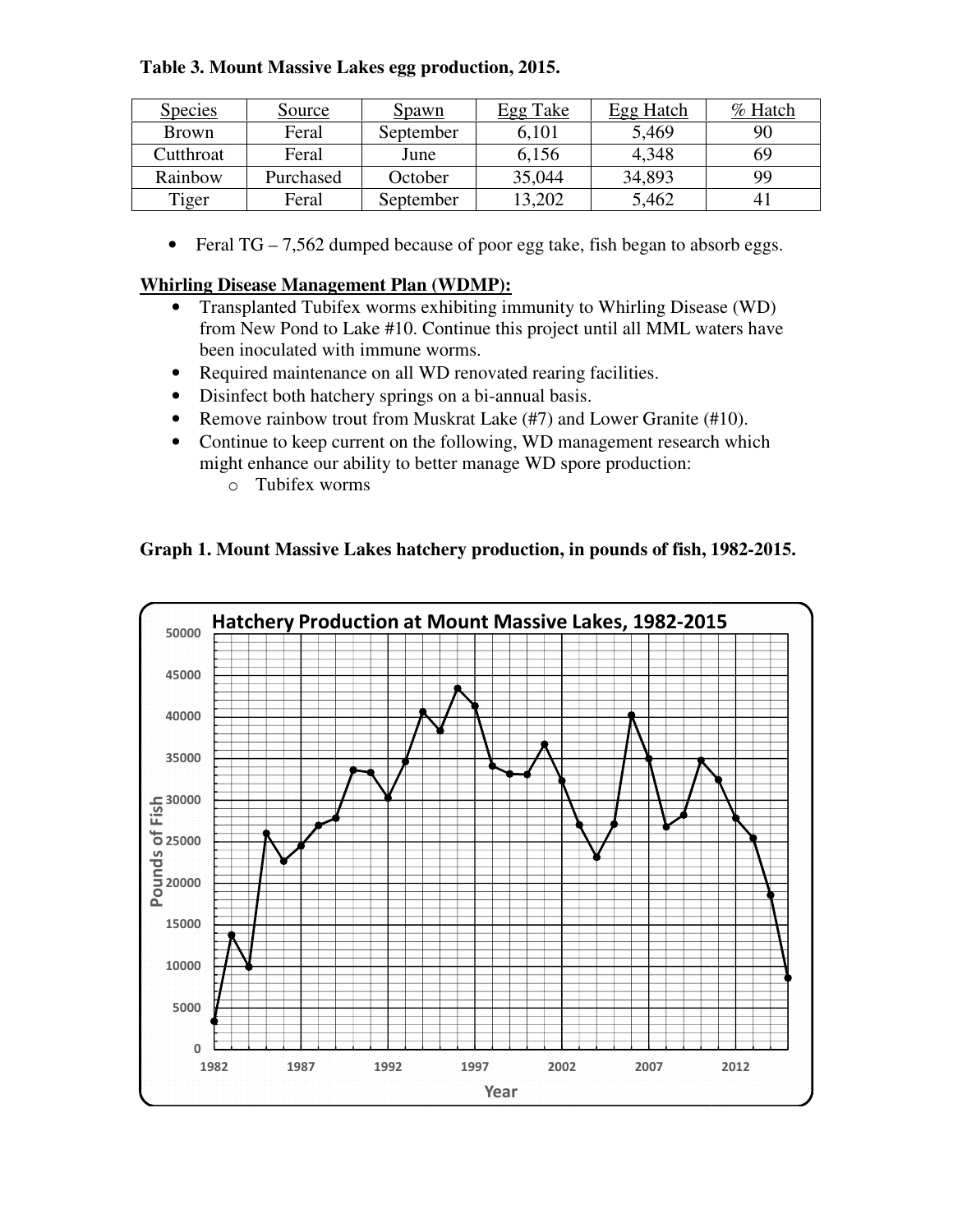#### **Table 4. Mount Massive Lakes hatchery production, in pounds of fish, 2004-2015.**

| <b>Species</b> | 2015  | 2014   | 2013   | 2012   | 2011   | 2010         | 2009   | 2008   | 2007   | 2006   | 2005   | 2004   |
|----------------|-------|--------|--------|--------|--------|--------------|--------|--------|--------|--------|--------|--------|
| Rainbow        | 8,496 | 18,506 | 25,269 | 27,781 | 32,368 | 34,744       | 28,061 | 26,737 | 34,930 | 40,190 | 26,948 | 22,359 |
| <b>Brown</b>   | 22    | 39     | 55     | 18     | 40     | 22           | 44     | 12     | 26     | 31     | 24     | 656    |
| Cutthroat      | 39    |        | 89     | 30     | 22     | 19           | 104    | 40     | 37     |        | 157    | 12     |
| Tiger          | 53    | 10     | 19     |        | 16     | ⇁            |        | 12     | 14     |        |        |        |
| Splake         |       |        |        |        |        |              |        |        |        |        |        | 50     |
| Cutbow         |       |        |        |        |        |              |        |        |        | 10     | $\sim$ |        |
| Arctic Char    | 14    | 18     | 12     |        | 21     | $\mathbf{r}$ | 0      |        |        |        |        | 59     |
| <b>Totals</b>  | 8,624 | 18,589 | 25.444 | 27,847 | 32,466 | 34,799       | 28,220 | 26,801 | 35,007 | 40,243 | 27,135 | 23,145 |

## **SPECIAL PROJECTS/RENOVATIONS**

#### 2015 PROJECTS:

- 1. Continued construction of HP-P1 pipeline.
	- This pipeline will mitigate ice problems and conserve water.
- 2. Completed construction of the new rearing tank system (Haydon-Rogers Tanks).
	- This system will mitigate the effects of future droughts on our fish production system.
- 3. Rainbow Pond Renovation.
	- Relocated the spillway, cut bigger holes in outlet pipe, secured solar house and walkway to the concrete pond bottom.
	- These improvements will mitigate ice problems.
- 4. Purchased a new fire pump.
	- This is used for cleaning ponds and emergency fire situations.
- 5. Planted grass on the Haydon-Rogers Tanks (HRT) pipeline.
	- This will improve aesthetics and control erosion.
- 6. Installed pipeline in ditch behind lumber barns.
	- This will prevent water loss from leaks in the ditch and conserve water.
- 7. Repaired ditch blow out between Lake 6 and Lake 7.
	- This will stabilize the ditch bank and prevent water loss.
- 8. Installed one 20 foot pipe at the Main Diversion.
	- This will prevent excess spring runoff water from entering our ditch.
- 9. Built a new solar house in High Lake ditch.
	- This will mitigate ice problems.
- 10. Repaired Lake 14 ditch.
	- This will mitigate ice problems.
- 11. Dug out New Diversion (ND) ditch.
	- This will mitigate ice problems.
- 12. Installed winter aeration to Rainbow Pond (RBP).
	- This will mitigate ice problems.
- 13. Built new spawning flume for Spring Lake (#15).

#### 2016 PROPOSED PROJECTS:

- 1. Continue construction of HP-P1 pipeline.
- 2. Continue construction of RBP pipeline.
	- This system will mitigate the effects of future drought on our fish production system and also mitigate ice problems.
- 3. Build a predator control fence around one designated rearing pond.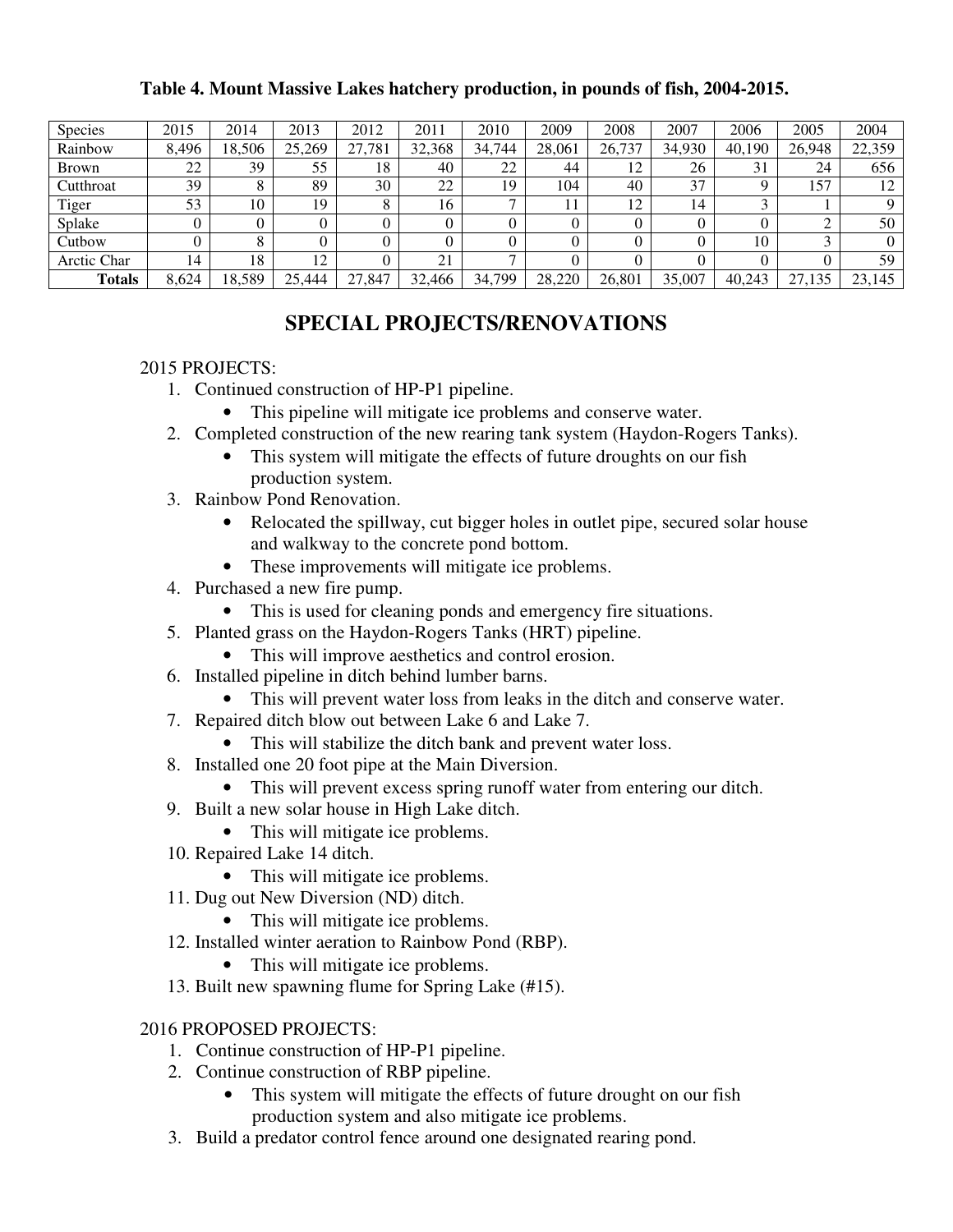- This fence will prevent fish loss and mortality due to predators such as coyotes.
- 4. Re-seed Haydon-Rogers Tanks pipeline with mesh and hydro seeding.
- 5. Evaluate the Good well from their existing cabin site located north of Lake 5 inlet.
	- This could increase hatchery water flows up to five gallons per minute of spring water.
- 6. Replace shop doors.
- 7. Install new spawning flume in Spring Lake (#15).
- 8. Repair hatchery effluent and pipe system.
- 9. Renovate Lake 3 inlet ditch.
- 10. Renovate Lake 4 inlet ditch.

The Special Projects Program (SPP) is set up each year according to the needs and improvements which can be implemented to the club in order to make it a better fishery and improve the quality of MML. Rather than raise dues (during the year through a special assessment) we use the SPP fund for emergencies that come up. This pushes other projects back, but priorities which are related to the fishery and fish production are completed first.

## **WATER RIGHTS**

- 1. Stipulated out of Climax case 12CW124.
- 2. Monitor new water right proposals in the Arkansas River basin monthly.
- 3. Developed and implemented a water lease agreement for Sylvan Lakes with our excess water rights.
- 4. Continue monitoring objection to Lake County case 98CW73. Court date set for January 9-13, 2017.

## **RESEARCH AND DEVELOPMENT**

- 1. Implement and monitor new arctic char program.
- 2. Monitor brown trout genetic program.
- 3. Monitor Lake 5 and Lake 12 for cutthroat broodstock.
- 4. Research building a new rearing pond on the main water chain.

## **CONCLUSION**

2015 "Healing Waters" fishing project, with recovering active duty warriors, was a great success for its fifth season. Thanks to all the members who help to make this a memorable event for our heroes. MML will continue this project in 2016. The sixth season activities will commence June 3, 2016 and be announced in the upcoming Troutlines.

Exceptional water flows the past three seasons has allowed MML to build fish production toward expected levels. Adequate water flows in 2016 will allow us to take an intermediate step toward full production in 2017.